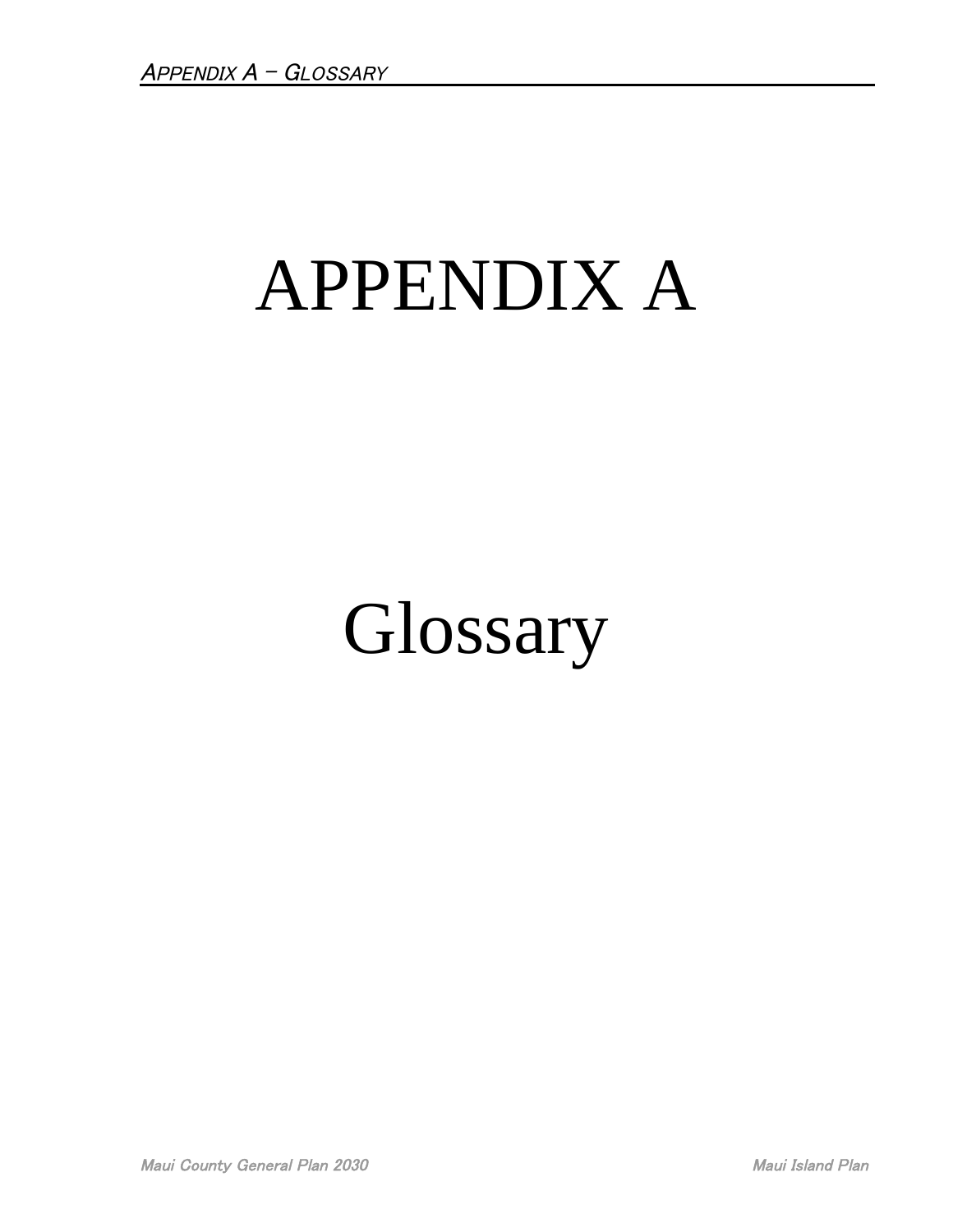**Archaeological District -** A place or group of physical sites in which evidence of past human activity, either prehistoric or at least fifty years of age, has been designated for preservation, research, or both.

**Beach Nourishment -** A technique used to restore an eroding beach or to create a new sandy shoreline by placing sand fill, with or without supporting structures, along the shoreline to widen the beach.

**Buffer** - Generally refers to the designated area around a land use or geographic feature, deliberately left in a specific condition, typically to protect a natural resource, mitigate development impacts, or protect the character or a community.

**Class 'A', low-silt sand** - Coarse sand with no silt.

**Community Development Corporation -** A broad term referring to not-for-profit organizations incorporated to provide programs and offer services that often focus on serving lower-income residents or struggling neighborhoods.

**Community Facilities Districts** - A special district that can issue tax-exempt bonds for the planning, design, acquisition, construction, and/or operation of infrastructure or public facilities.

**Comprehensive Long Range Multi-modal Plan** – A plan that provides a framework to guide transportation decisions and investments that enhance the economy, support local communities, and protects the natural/man-made environment. The plan also addresses the mobility of people, goods, services, and information across all transportation modes, including biking, walking, driving, transit, railway, ferries, ships, aviation, and electronic communications.

**Conservation Easement –** A legal mechanism whereby a landowner retains ownership of his land, but grants some right(s), which stipulate that the described land will remain in its natural state and preclude future or additional development. Conservation easements are typically used for the preservation of open space, environmentally sensitive areas, scenic views, wetland buffers, and agricultural land.

**Conservation Subdivision Design –** An approach to laying out subdivisions so that a significant percentage of buildable lands are permanently protected in such a manner as to create interconnected networks of conservation lands. This approach is distinct from clustering and planned unit development in terms of the higher open space ratios and conscious design to forge community-wide networks of open space. Conservation subdivisions are generally density-neutral, meaning that the overall number of dwellings built is not different from that done in conventional developments.

**Cultural Impact Assessment** - A report documenting cultural values, materials, and associations related to an area or a resource. A cultural impact assessment provides an analysis of the potential effect of any proposed physical alteration on cultural resources, practices or beliefs; the potential of the proposed action to isolate cultural resources, practices or beliefs from their setting; and the potential of the proposed action to introduce elements which may alter the setting in which cultural practices take place.

**Cultural Landscape Report** - A report that analyzes the history and integrity of a cultural landscape, including any proposed changes to its geographical context, features, materials, and use.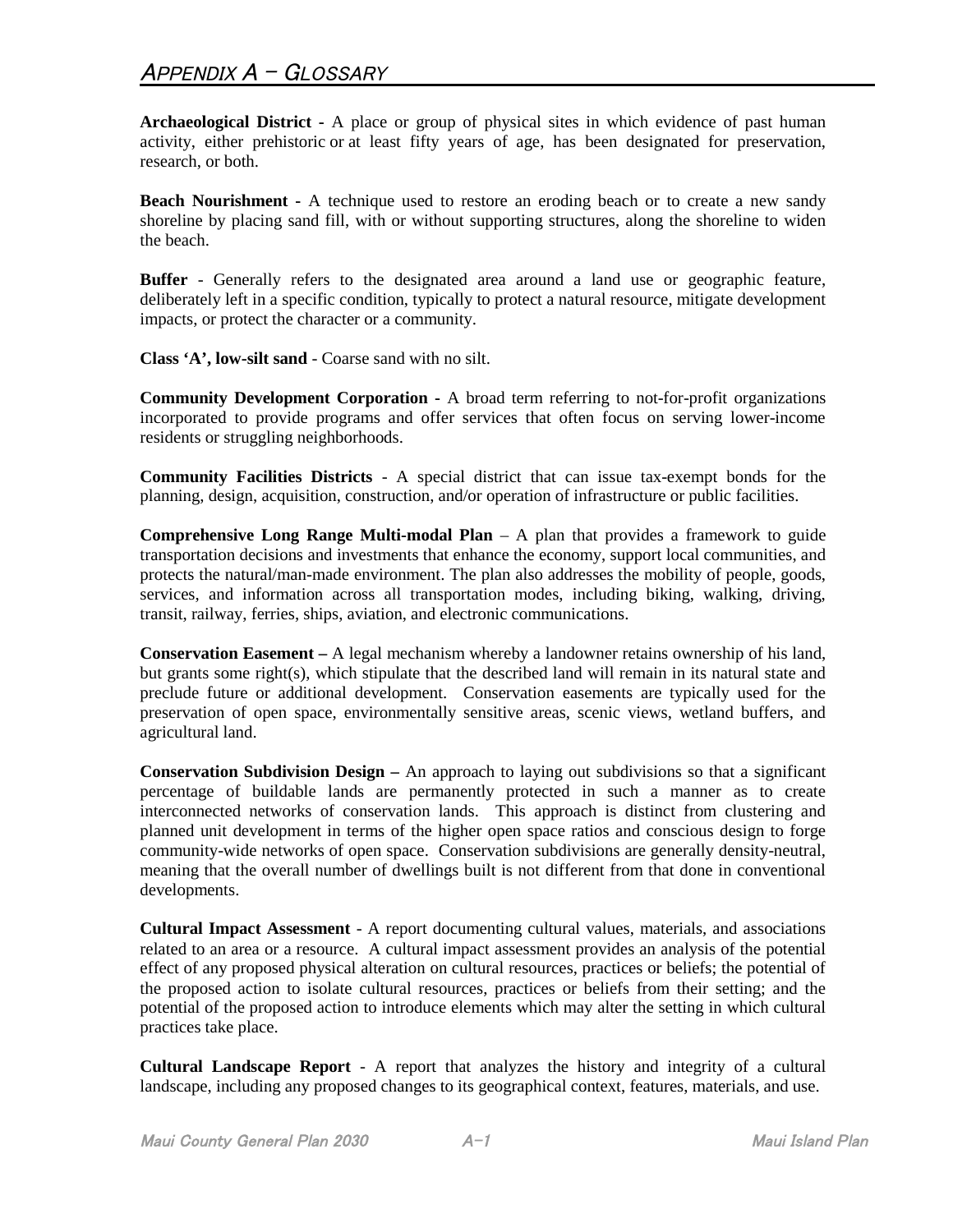**Design Guidelines -** A set of guidelines or parameters to be followed in a site or building design and development.

**Development** - Any of the uses, activities, or operations on land or in or under water that are included below:

- (1) Placement or erection of any solid material or any gaseous, liquid, solid, or thermal waste;
- (2) Grading, removing, dredging, mining, or extraction of any materials;
- (3) Change in the density or intensity of use of land, including but not limited to the division or subdivision of land;
- (4) Change in the intensity of use of water, ecology related thereto, or of access thereto; and
- (5) Construction, reconstruction, demolition, or alteration of the size of any structure.

"Development" does not include the following:

- (1) Construction of a single-family residence that is not part of a larger development;
- (2) Repair or maintenance of roads and highways within existing rights-of-way;
- (3) Routine maintenance dredging of existing streams, channels, and drainage ways;
- (4) Repair and maintenance of underground utility lines, including but not limited to water, sewer, power, and telephone and minor appurtenant structures such as pad mounted transformers and sewer pump stations;
- (5) Zoning variances, except for height, density, parking, and shoreline setback;
- (6) Repair, maintenance, or interior alterations to existing structures;
- (7) Demolition or removal of structures, except those structures located on any historic site as designated in national or state registers;
- (8) Use of any land for the purpose of cultivating, planting, growing, and harvesting plants, crops, trees, and other agricultural, horticultural, or forestry products or animal husbandry, or aquaculture or mariculture of plants or animals, or other agricultural purposes;
- (9) Transfer of title to land;
- (10) Creation or termination of easements, covenants, or other rights in structures or land;
- (11) Subdivision of land into lots greater than twenty acres in size;
- (12) Subdivision of a parcel of land into four or fewer parcels when no associated construction activities are proposed; provided that any land which is so subdivided shall not thereafter qualify for this exception with respect to any subsequent subdivision of any of the resulting parcels;
- (13) Installation of underground utility lines and appurtenant aboveground fixtures less than four feet in height along existing corridors;
- (14) Structural and nonstructural improvements to existing single-family residences, where otherwise permissible;
- (15) Nonstructural improvements to existing commercial structures; and
- (16) Construction, installation, maintenance, repair, and replacement of civil defense warning or signal devices and sirens.

**Endangered Species** - A species or ecosystem that is so reduced or delicate that it is threatened with, or on the verge of, extinction.

**Greenbelts –** An extensive area of largely undeveloped or sparsely occupied land established along natural corridors to protect environmental resources and to separate distinct communities. Greenbelts may include accessory structures and ancillary uses consistent with the purpose and intent of the greenbelt area.

**Greenway** – Typically a long, narrow piece of land, often times used for recreation, pedestrian, and bicycle traffic. Greenways can include community gardens and can be used to link community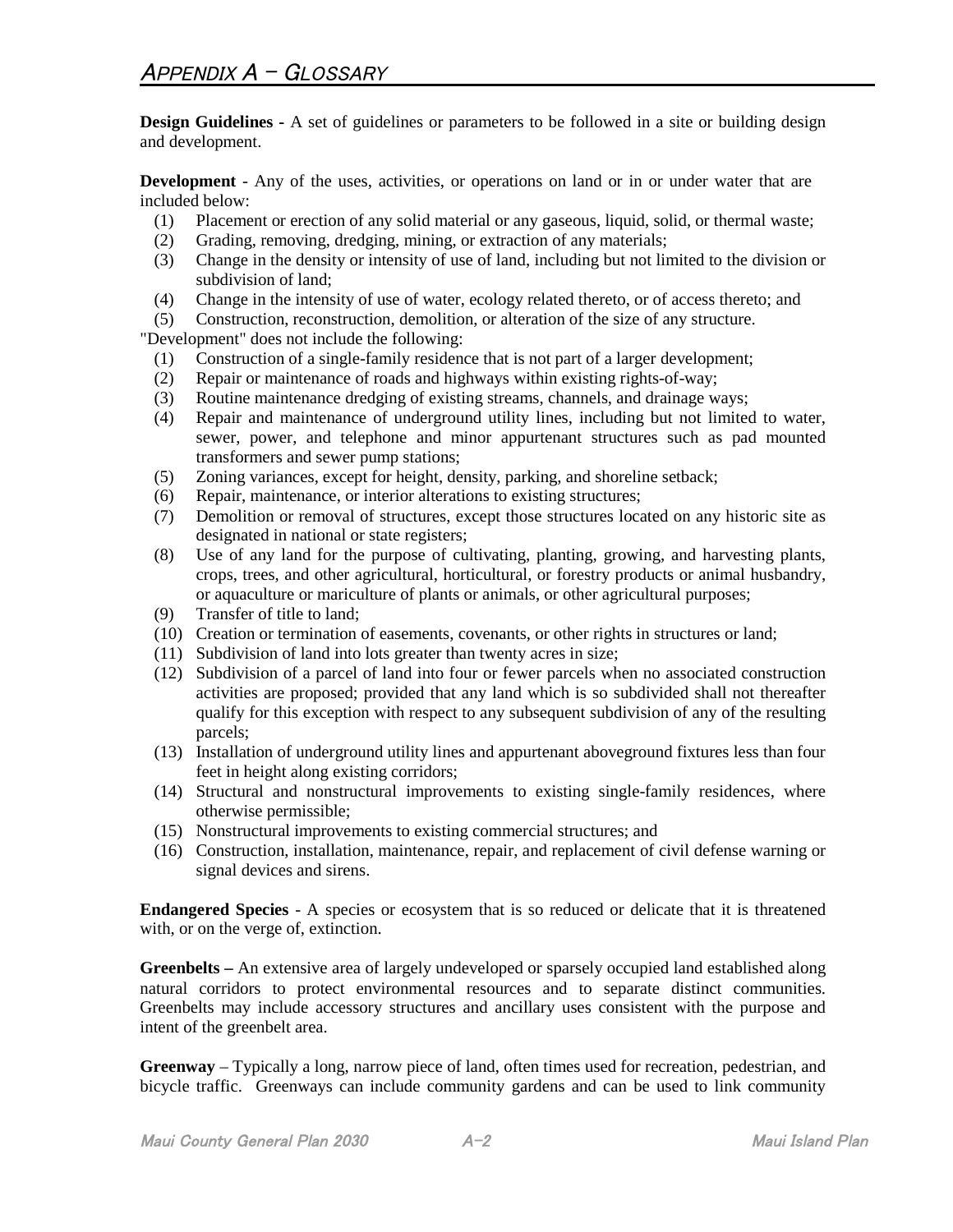amenities (e.g. parks, shoreline). Greenways may include accessory structures and ancillary uses consistent with the purpose and intent of the greenway area.

**Heritage Area** - A designated area where natural, cultural, historical and scenic resources combine to form a cohesive and distinct landscape arising from patterns of human activity shaped by geography. The focus of the designation is on the protection and conservation of critical resources including the natural, cultural, historical, and scenic resources that uniquely identify an area and give a community a sense of place. Areas typically have the following characteristics:

- (1) Contains an outstanding example of a particular type of resource;
- (2) Possesses exceptional value or quality in illustrating or interpreting the natural or cultural themes of the Island's heritage;
- (3) Offers superlative opportunities for recreation, public use, and enjoyment or for scientific study; and
- (4) Retains a high degree of integrity as a true, accurate and relatively unaltered example of a resource.

**Heritage Area Plan** - A plan that documents the history, significance, and treatment of a heritage area; the plan includes detailed guidelines and recommendations for the protection of the environmental and cultural integrity of a designated heritage area.

**Infill Development** – Development of land that is largely vacant or underutilized within areas that are already largely developed.

**Jobs/Housing Balance** - The ratio of jobs to households when both the type (such as single family, multi-family, rental) and quantity of housing opportunities match the job opportunities within an area.

**Level-of-service Standards -** Measures of the amount and/or quality of a public facility or infrastructure that must be provided to meet a community's basic needs and expectations. Level-ofservice standards measures are typically quantitative and are expressed as ratios of facility capacity to demand by existing and projected future users. Level-of-service standards measures the size, amount, capacity, or quality of the capital facility.

**Linkage** - A physical or economic concept pertaining to the time and distance between land use and support facilities, or between people and their activities.

**Livable Community** - An urban, suburban, rural, or neighborhood community that:

- (1) Provides safe and reliable transportation choices;
- (2) Provides some affordable, energy-efficient, and location-efficient housing choices for people of all ages, incomes, races, and ethnicities;
- (3) Supports, revitalizes, and encourages the growth of existing communities and maximizes the cost effectiveness of existing infrastructure;
- (4) Promotes economic development and economic competitiveness;
- (5) Preserves the environment and natural resources;
- (6) Protects agricultural land, rural land, and green spaces; and
- (7) Supports public health and improves the quality of life for residents of and workers in the community.

**Long Term Care Home** – A variety of homes, dwellings, and buildings ranging from traditional nursing homes to buildings that provide home-like environments on a twenty-four-hour basis to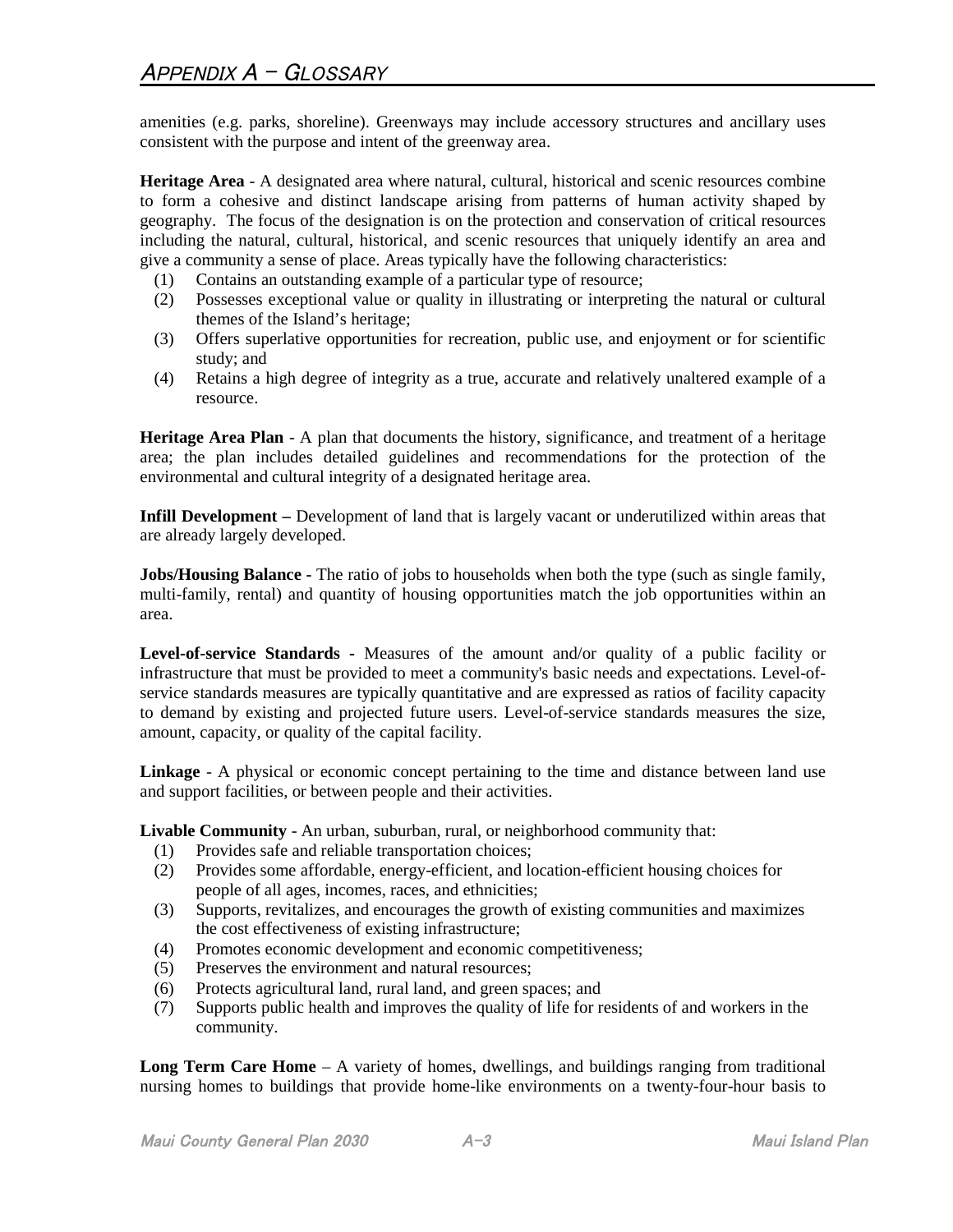persons who need constant care and supervision. Long term care homes include, but are not limited to, care homes, foster homes, assisted living, and nursing homes.

**Low Impact Development -** An approach to land development or re-development that incorporates a suite of landscaping and design techniques known as "better site design" that attempts to maintain the natural, pre-development hydrology of a site and the surrounding watershed. Low impact development also integrates a range of structural best management practices for road design and storm water and wastewater management systems that minimize environmental impacts.

**Marine Life Conservation Districts** - A type of marine managed area; usually prohibits or only allows for limited fishing and other consumptive uses.

**Marine Managed Area** / **Marine Protected Areas -** Any area of the marine environment that has been reserved by federal, state, territorial, tribal, or local laws or regulations to provide lasting protection for part or all of the natural or cultural resources contained therein.

**Native Species -** A species that occurs naturally in an area and is not introduced.

**New Towns -** A form of urban development designed as a unified concept of sufficient scale to provide its residents with a full range, or substantial range, of necessary land uses, public facilities, services, and employment opportunities. New towns typically include multiple pedestrian neighborhoods and they have a substantial employment base with a regional commercial or civic focus.

**New Urbanism** - The process of reintegrating the components of modern life, such as housing, workplace, shopping, and recreation, into compact, pedestrian-friendly, and mixed-use neighborhoods linked by transit and set in a larger regional open space framework.

**Overlay District** *-* An area where certain additional requirements are superimposed upon a base zoning district or underlying district and where the requirements of the base or underlying district may or may not be altered.

**Productive Agricultural Land** – Land that is capable of supporting sustained high yields of agriculture when treated and managed according to accepted farming methods and technology.

**Pyramid Zoning -** A zoning scheme that allows lower, less intense uses, such as residences, to be located in higher, more intensive zoning districts, such as commercial or industrial.

**Resort Destination Area -** One of the planned resort destination areas of Kā`anapali, Kapalua, Mākena, and Wailea, which is intended as a major tourist destination area, consistent with the general and community plans.

**Threatened Species -** A species likely to become endangered if limiting factors are not reversed.

**Transfer of Development Rights -** A program that can relocate potential development from areas where proposed land use or environmental impacts are considered undesirable to another site chosen on the basis of its ability to accommodate additional units of development beyond that for which it was zoned, with minimal environmental, social, and aesthetic impacts.

**Transportation Demand Management -** Various strategies that change travel behavior to increase transport system efficiency and achieve specific planning objectives.